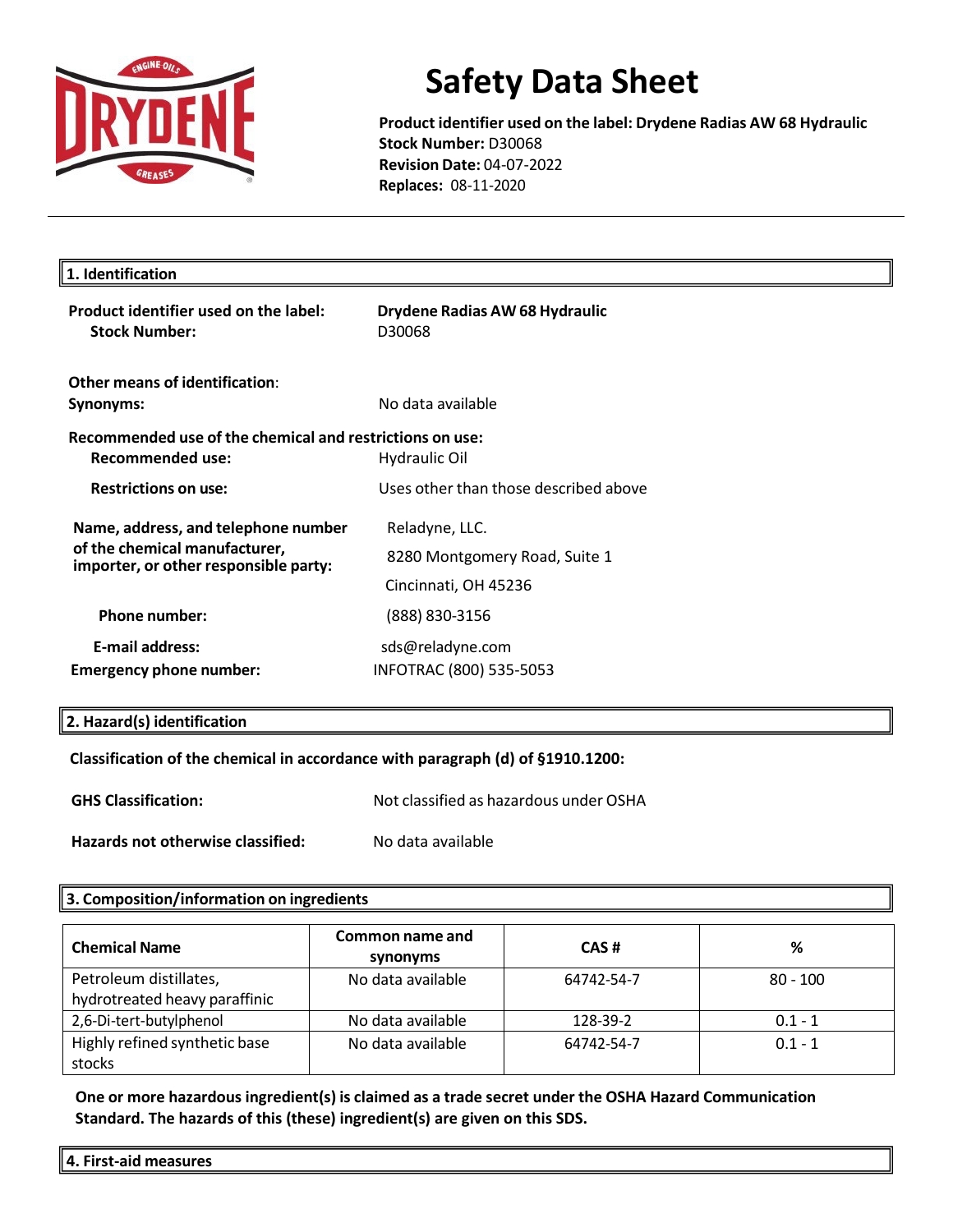**Product identifier used on the label: Drydene Radias AW 68 Hydraulic Stock Number:** D30068 **Revision Date:** 04-07-2022 **Replaces:** 08-11-2020

**Description of necessary measures,subdivided according to the different routes of exposure, i.e., inhalation,skin and eye contact, and ingestion:**

| Inhalation:                                                                                 | Remove to fresh air. If breathing is difficult, have a trained individual<br>administer oxygen.                                                            |
|---------------------------------------------------------------------------------------------|------------------------------------------------------------------------------------------------------------------------------------------------------------|
| <b>Eye Contact:</b>                                                                         | None expected to be needed, however, use an eye wash to remove a<br>chemical from your eye regardless of the level of hazard.                              |
| <b>Skin Contact:</b>                                                                        | Wash with soap and water. Remove contaminated clothing and launder.<br>Get medical attention if irritation develops or persists.                           |
| Ingestion:                                                                                  | No hazard in normal industrial use. Do not induce vomiting. Seek medical<br>attention if symptoms develop. Provide medical care provider with this<br>SDS. |
| Most important symptoms/effects,<br>acute and delayed:                                      | No data available                                                                                                                                          |
| Indication of immediate medical<br>attention and special treatment<br>needed, if necessary: | No additional first aid information available.                                                                                                             |

| 5. Fire-fighting measures |
|---------------------------|
|---------------------------|

#### **Suitable (and unsuitable) extinguishing media:**

| Suitable extinguishing media:                                      | Use alcohol resistant foam, carbon dioxide, or dry chemical when fighting<br>fires. Water or foam may cause frothing if liquid is burning but it still may<br>be a useful extinguishing agent if carefully applied to the surface of the<br>fire. Do not direct a stream of water into the hot burning liquid. |
|--------------------------------------------------------------------|----------------------------------------------------------------------------------------------------------------------------------------------------------------------------------------------------------------------------------------------------------------------------------------------------------------|
| Unsuitable extinguishing media:                                    | No data available                                                                                                                                                                                                                                                                                              |
| Specific hazards arising from the<br>chemical:                     | Material may be ignited only if preheated to temperatures above the<br>high flash point, for example in a fire.                                                                                                                                                                                                |
| <b>Hazardous combustion products:</b>                              | Carbon dioxide, Carbon monoxide                                                                                                                                                                                                                                                                                |
| Special protective equipment and<br>precautions for fire-fighters: | Do not enter fire area without proper protection including self-contained<br>breathing apparatus and full protective equipment. Use methods for the<br>surrounding fire.                                                                                                                                       |

### **6. Accidental release measures**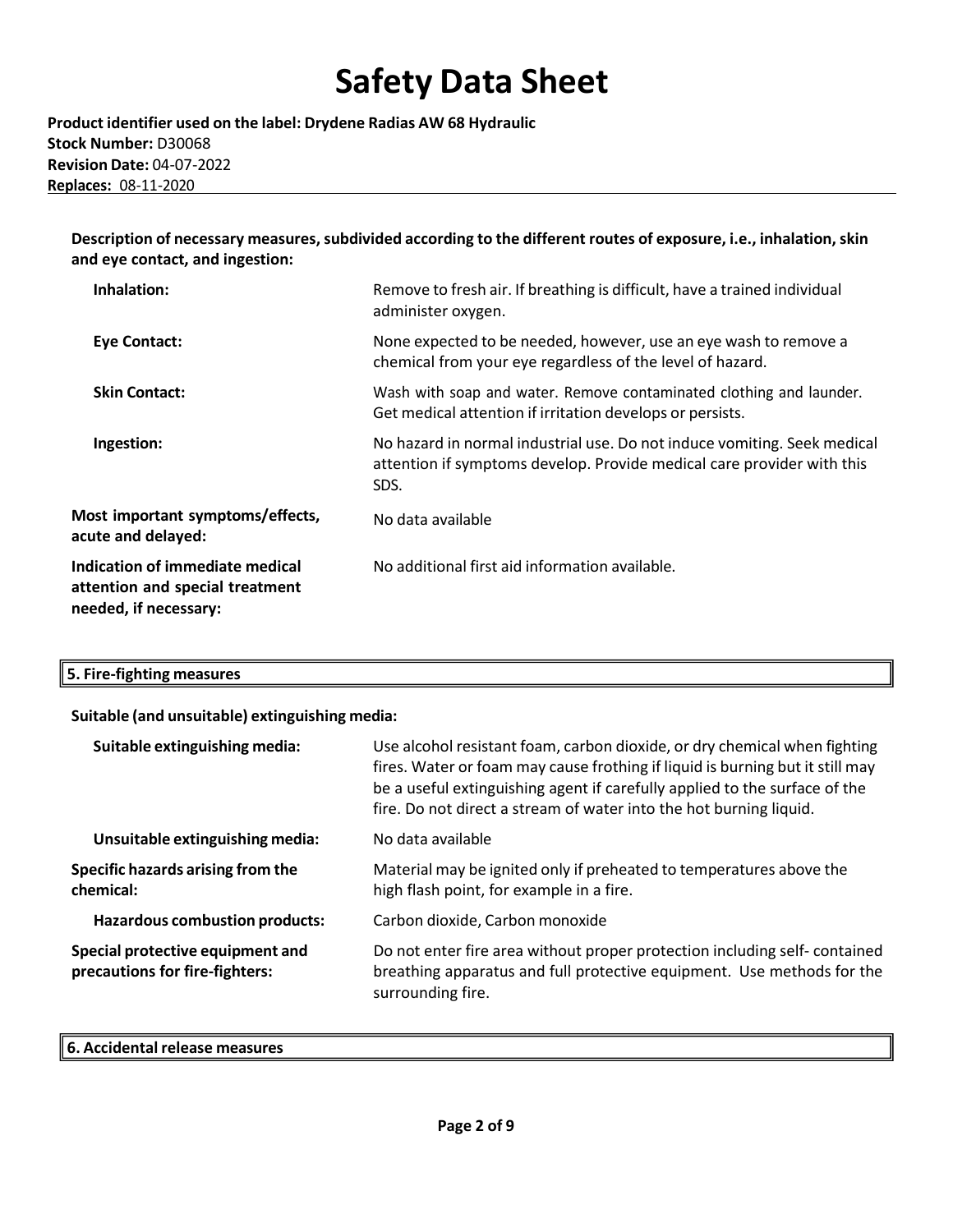**Product identifier used on the label: Drydene Radias AW 68 Hydraulic Stock Number:** D30068 **Revision Date:** 04-07-2022 **Replaces:** 08-11-2020

| Personal precautions, protective<br>equipment and emergency procedures:                      | No health affects expected from the clean up of this material if contact<br>can be avoided. Follow personal protective equipment recommendations<br>found in Section 8 of this SDS.                                                                                                                                                                                                                                                |
|----------------------------------------------------------------------------------------------|------------------------------------------------------------------------------------------------------------------------------------------------------------------------------------------------------------------------------------------------------------------------------------------------------------------------------------------------------------------------------------------------------------------------------------|
| <b>Methods and materials for containment</b><br>and cleaning up:                             | Prevent the spread of any spill to minimize harm to human health and<br>the environment if safe to do so. Wear complete and proper personal<br>protective equipment following the recommendation of Section 8 at a<br>minimum. Dike with suitable absorbent material like granulated clay.<br>Dispose of according to Federal, State, Local, or Provincial regulations.<br>Used fluid should be disposed of at a recycling center. |
| 7. Handling and storage                                                                      |                                                                                                                                                                                                                                                                                                                                                                                                                                    |
| <b>Precautions for safe handling:</b>                                                        | No special handling instructions due to toxicity. Follow all protective<br>equipment recommendations provided in Section 8.                                                                                                                                                                                                                                                                                                        |
| Conditions for safe storage, including<br>any incompatibilities:<br>Safe storage conditions: | Store in a cool dry place. Isolate from incompatible materials.                                                                                                                                                                                                                                                                                                                                                                    |
| <b>Materials to Avoid/Chemical</b><br>Incompatibility:                                       | Strong oxidizing agents                                                                                                                                                                                                                                                                                                                                                                                                            |

#### **8. Exposure controls/personal protection**

**OSHA permissible exposure limit (PEL), American Conference of Governmental Industrial Hygienists (ACGIH) Threshold Limit Value (TLV), and any other exposure limit used or recommended by the chemical manufacturer, importer, or employer preparing the safety data sheet, where available:**

| <b>Chemical component</b>                                  | <b>OSHA PEL</b> | <b>ACGIH TLV</b> | <b>ACGIH STEL</b> | <b>IDLH</b>       |
|------------------------------------------------------------|-----------------|------------------|-------------------|-------------------|
| Petroleum distillates,<br>hydrotreated heavy<br>paraffinic | 5 mg/m3 TWA     | 5 mg/m3 TWA      | 10 mg/m3 STEL     | No data available |
| Highly refined synthetic<br>base stocks                    | 5 mg/m3 TWA     | 5 mg/m3 TWA      | 10 mg/m3 STEL     | No data available |

**Appropriate engineering controls:** Use local exhaust ventilation or other engineering controls to minimize exposures and maintain operator comfort.

#### **Individual protection measures,such as personal protective equipment:**

**Respiratory Protection:** Respiratory protection may be required to avoid overexposure when handling this product. General or local exhaust ventilation is the preferred means of protection. Use a respirator if general room ventilation is not available or sufficient to eliminate symptoms.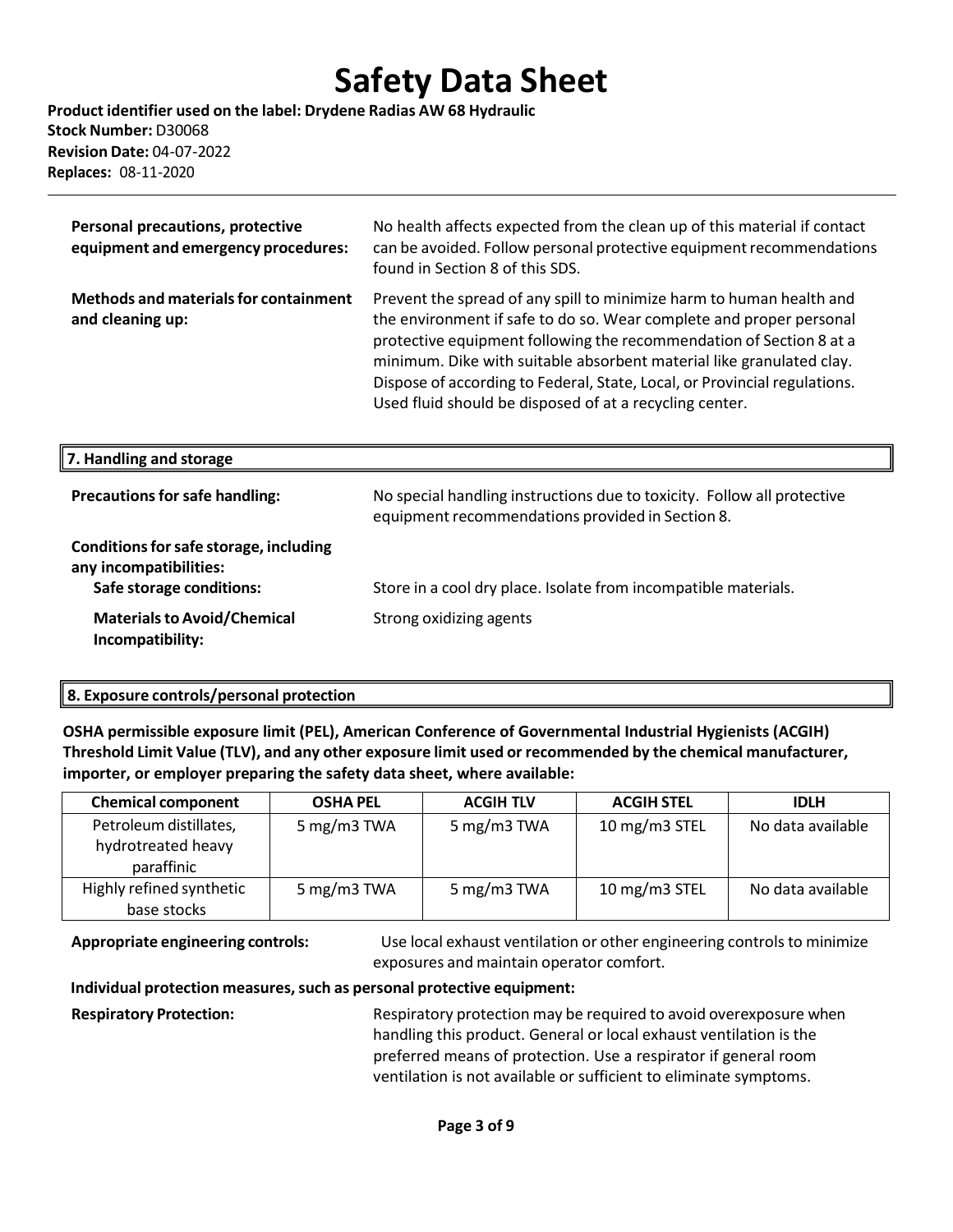**Product identifier used on the label: Drydene Radias AW 68 Hydraulic Stock Number:** D30068 **Revision Date:** 04-07-2022 **Replaces:** 08-11-2020

| <b>Respirator Type(s):</b>         | None required where adequate ventilation is provided. If airborne<br>concentrations are above the applicable exposure limits, use<br>NIOSH/MSHA approved respiratory protection.                                                  |
|------------------------------------|-----------------------------------------------------------------------------------------------------------------------------------------------------------------------------------------------------------------------------------|
| Eye protection:                    | Wear safety glasses when handling this product if there is a likelihood of<br>contact with eyes.                                                                                                                                  |
| Skin protection:                   | Not normally considered a skin hazard. Where use can result in skin<br>contact, practice good personal hygiene. Wash hands and other exposed<br>areas with mild soap and water before eating, drinking, and when leaving<br>work. |
| Gloves:                            | Neoprene, Nitrile                                                                                                                                                                                                                 |
| <b>General hygiene conditions:</b> | Follow all protective equipment recommendations provided in Section 8.                                                                                                                                                            |

# **Appearance (physicalstate, color etc.):**

**9. Physical and chemical properties**

| <b>Physical state:</b>                            | Liquid            |
|---------------------------------------------------|-------------------|
| Color:                                            | Amher             |
| Odor:                                             | Mild              |
| <b>Odor Threshold:</b>                            | Not determined    |
| pH:                                               | No data available |
| <b>Melting point/freezing point:</b>              |                   |
| <b>Melting Point:</b>                             | No data available |
| <b>Freezing point:</b>                            | No data available |
| Initial boiling point and boiling range<br>(°C):  | No data available |
| Flash Point (°C):                                 | 237               |
| <b>Evaporation Rate:</b>                          | No data available |
| Flammability (solid, gas):                        | No data available |
| Upper/lower flammability or explosive<br>limits:  |                   |
| <b>Upper flammability or explosive</b><br>limits: | Not established   |
| Lower flammability or explosive<br>limits:        | Not established   |
| Vapor pressure:                                   | No data available |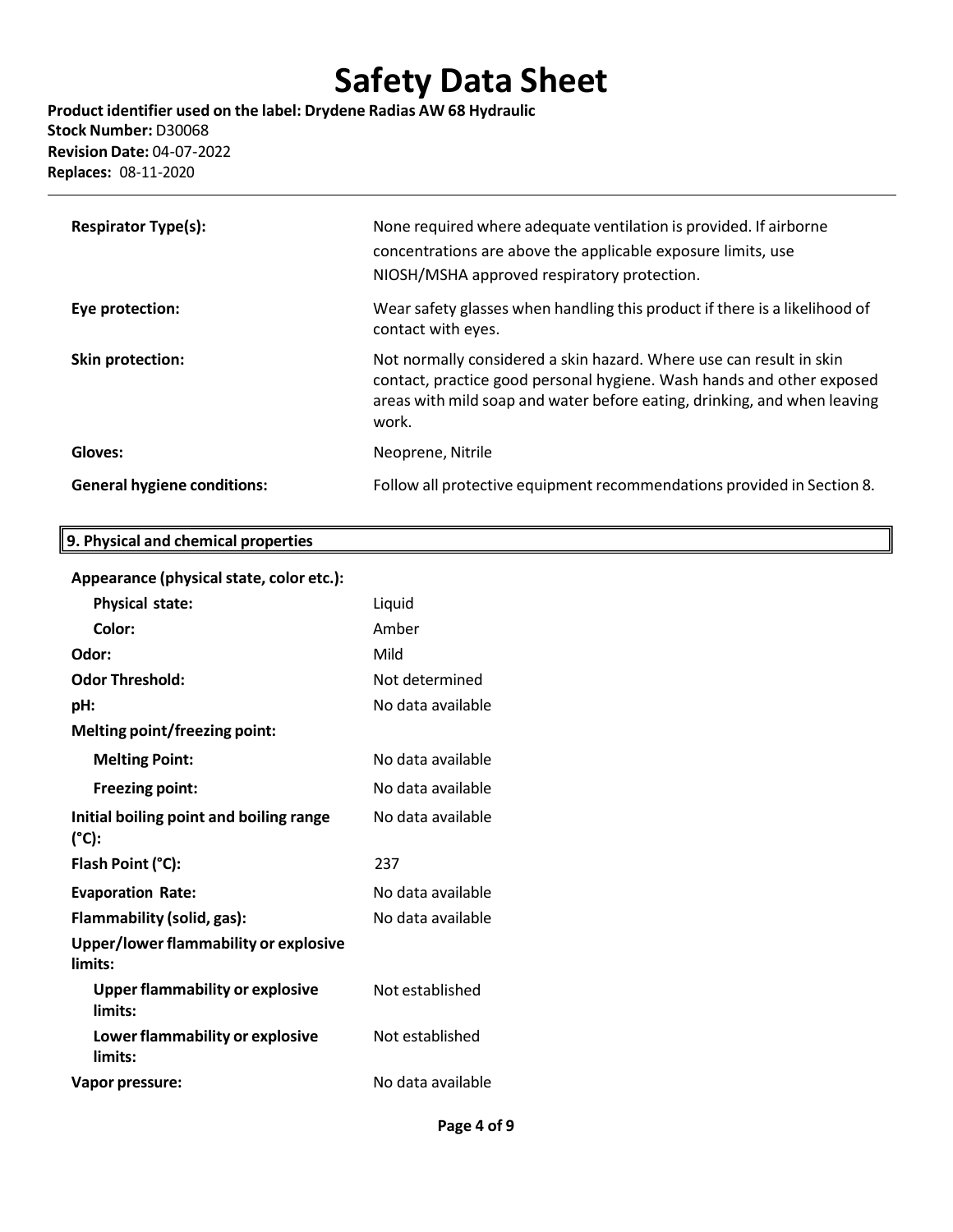**Product identifier used on the label: Drydene Radias AW 68 Hydraulic Stock Number:** D30068 **Revision Date:** 04-07-2022 **Replaces:** 08-11-2020

| Vapor density:                          | No data available |
|-----------------------------------------|-------------------|
| <b>Relative density:</b>                | 0.87              |
| Solubility(ies):                        | Negligible; 0-1%  |
| Partition coefficient: n-octanol/water: | No data available |
| Auto-ignition temperature:              | No data available |
| <b>Decomposition Temperature:</b>       | Not determined    |
| <b>Viscosity:</b>                       | 67.36             |

### **10. Stability and reactivity**

| <b>Reactivity:</b>                                                    | There are no known reactivity hazards associated with this product.                                                                                                                                        |
|-----------------------------------------------------------------------|------------------------------------------------------------------------------------------------------------------------------------------------------------------------------------------------------------|
| <b>Chemical stability:</b>                                            | Stable under normal conditions.                                                                                                                                                                            |
| <b>Possibility of hazardous reactions:</b>                            | None expected under standard conditions of storage.                                                                                                                                                        |
| Conditions to avoid (e.g., static<br>discharge, shock, or vibration): | Temperatures above the high flash point of this combustible material in<br>combination with sparks, open flames, or other sources of ignition.<br>Moisture (will lead to product performance degradation). |
| Incompatible materials:                                               | Strong oxidizing agents                                                                                                                                                                                    |
| Hazardous decomposition products:                                     | No data available                                                                                                                                                                                          |

## **11. Toxicological information**

**Description of the varioustoxicological (health) effects and the available data used to identify those effects:**

| Information on the likely routes of<br>exposure (inhalation, ingestion, skin<br>and eye contact): | Skin contact, Inhalation, Ingestion, Eye contact                                                |  |
|---------------------------------------------------------------------------------------------------|-------------------------------------------------------------------------------------------------|--|
| Symptoms related to the physical,<br>chemical and toxicological<br>characteristics:               | No data available                                                                               |  |
| Delayed and immediate effects and also chronic effects from short- and long-term exposure:        |                                                                                                 |  |
| Ingestion:                                                                                        | No hazard in normal industrial use. Estimated to be $>$ 5.0 g/kg.                               |  |
| <b>Skin Contact:</b>                                                                              | Likely to be non-irritating to skin based on animal data.                                       |  |
| Absorption:                                                                                       | Estimated to be $>$ 5.0 g/kg; practically non-toxic                                             |  |
| Inhalation:                                                                                       | No hazard in normal industrial use. Likely to be practically non-toxic<br>based on animal data. |  |
| Eye Contact:                                                                                      | This material is likely to be non-irritating to eyes based on animal data.                      |  |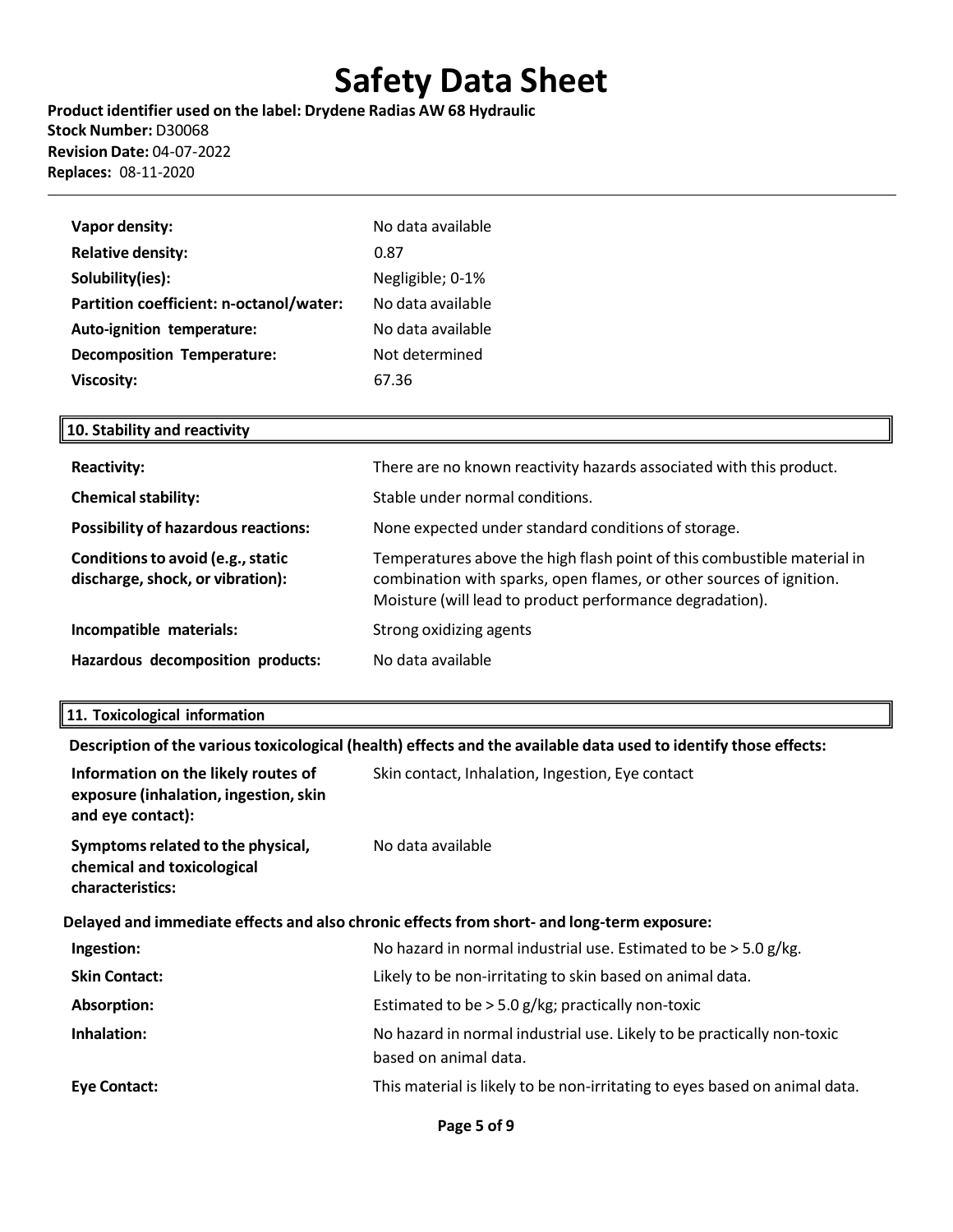**Product identifier used on the label: Drydene Radias AW 68 Hydraulic Stock Number:** D30068 **Revision Date:** 04-07-2022 **Replaces:** 08-11-2020

| Sensitization:                 | Non-hazardous under Respiratory Sensitization category. No data<br>available to indicate product or components may be a skin sensitizer.                                       |
|--------------------------------|--------------------------------------------------------------------------------------------------------------------------------------------------------------------------------|
| <b>Mutagenicity:</b>           | No data available to indicate product or any components present at<br>greater than 0.1% is mutagenic or genotoxic.                                                             |
| Carcinogenicity:               | Not expected to cause cancer. This product meets the IP-346 criteria of<br><3% PAH's and is not considered a carcinogen by the International<br>Agency for Research on Cancer. |
| <b>Reproductive toxicity</b>   | Not known or reported to cause reproductive or developmental toxicity.                                                                                                         |
| <b>STOT-single exposure:</b>   | Based on available data, the classification criteria are not met.                                                                                                              |
| <b>STOT-repeated exposure:</b> | Based on available data, the classification criteria are not met.                                                                                                              |
| <b>Aspiration hazard:</b>      | Based on available data, the classification criteria are not met.                                                                                                              |
| <b>Other information:</b>      | None known.                                                                                                                                                                    |

#### **Numerical measures of toxicity (such as acute toxicity estimates):**

| <b>Chemical Name</b>                                       | LD50 Oral                      | <b>LD50 Dermal</b>                 | <b>LC50 Inhalation</b> |
|------------------------------------------------------------|--------------------------------|------------------------------------|------------------------|
| Highly refined synthetic                                   | Oral LD50 Rat > 15000          | Dermal LD50 Rabbit > 5000          |                        |
| base stocks                                                | mg/kg                          | mg/kg                              |                        |
| 2,6-Di-tert-butylphenol                                    | Oral LD50 Rat > 5000           | Dermal LD50 Rabbit >               |                        |
|                                                            | mg/kg                          | 10000 mg/kg                        |                        |
| Petroleum distillates,<br>hydrotreated heavy<br>paraffinic | Oral LD50 Rat > 15000<br>mg/kg | Dermal LD50 Rabbit > 5000<br>mg/kg |                        |

**Isthe hazardous chemical islisted in the National Toxicology Program (NTP) Report on Carcinogens(latest edition) or has been found to be a potential carcinogen in the International Agency for Research on Cancer (IARC) Monographs (latest edition), or by OSHA:**

| <b>Chemical Name</b>       | <b>OSHA Carcinogen</b> | <b>IARC Carcinogen</b> | <b>NTP Carcinogen</b> |
|----------------------------|------------------------|------------------------|-----------------------|
| There are no components    |                        |                        |                       |
| that are known or reported |                        |                        |                       |
| to cause cancer.           |                        |                        |                       |

### **12. Ecological information**

**Ecotoxicity (aquatic and terrestrial, where available):**

Slight ecological hazard. In high concentrations, this product may be dangerous to plants and/or wildlife.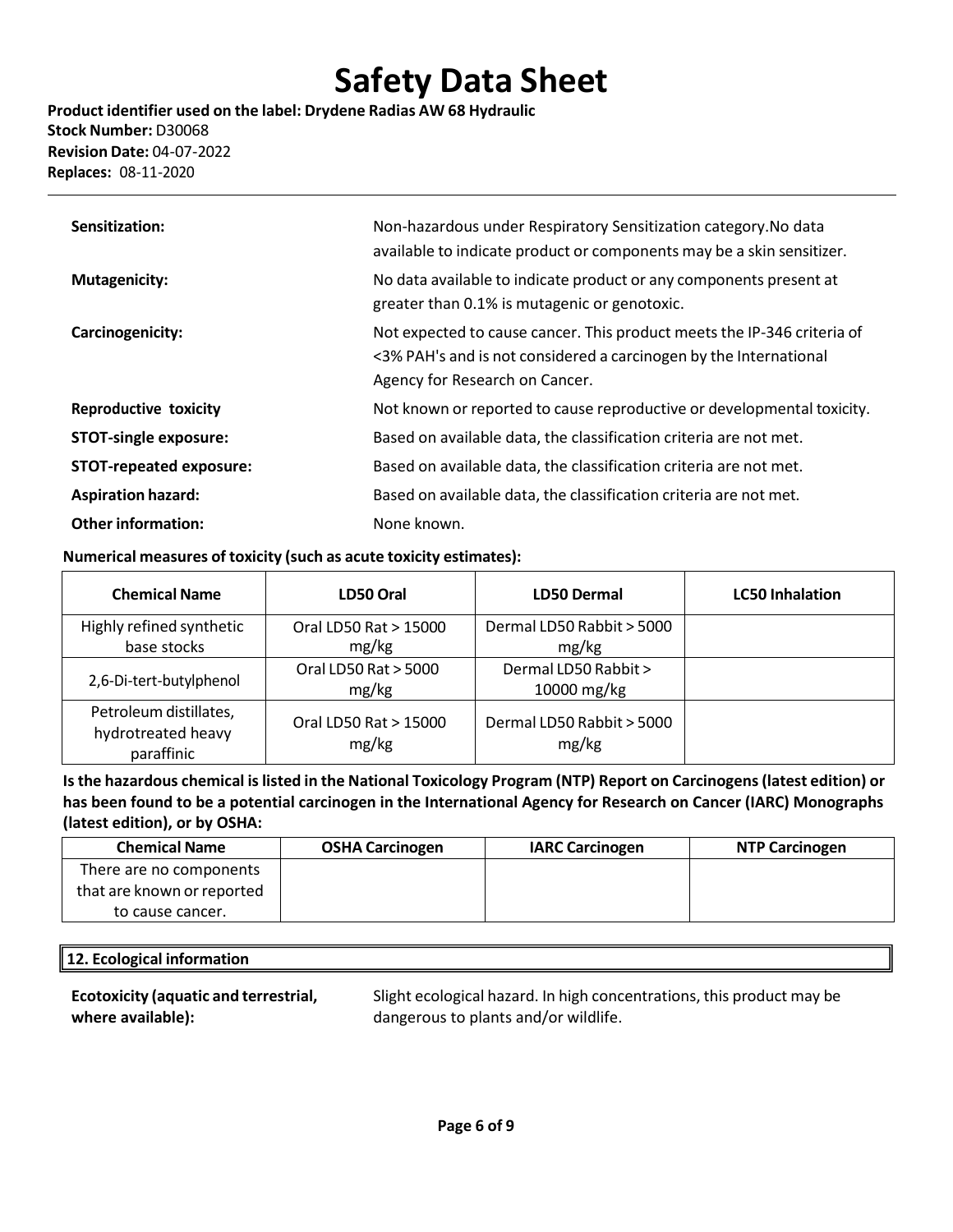**Product identifier used on the label: Drydene Radias AW 68 Hydraulic Stock Number:** D30068 **Revision Date:** 04-07-2022 **Replaces:** 08-11-2020

#### **Ecological Toxicity Data:**

| <b>Chemical Name</b>                                       | CAS#       | <b>Aquatic EC50</b><br><b>Crustacea</b> | <b>Aquatic ERC50</b><br>Algae | <b>Aquatic LC50 Fish</b>                   |
|------------------------------------------------------------|------------|-----------------------------------------|-------------------------------|--------------------------------------------|
| Highly refined synthetic<br>base stocks                    | 64742-54-7 | EC50 (48h) Daphnia<br>magna > 1000 mg/L | No data available             | LC50 (96h)<br>Rainbow Trout ><br>5000 mg/L |
| 2,6-Di-tert-butylphenol                                    | 128-39-2   | EC50 (48h) Daphnia<br>magna 0.45 mg/L   | No data available             | No data available                          |
| Petroleum distillates,<br>hydrotreated heavy<br>paraffinic | 64742-54-7 | EC50 (48h) Daphnia<br>magna > 1000 mg/L | No data available             | LC50 (96h)<br>Rainbow Trout ><br>5000 mg/L |

**Persistence and degradability:** Biodegrades slowly.

None known.

strongly to most soil types.

**Bioaccumulative potential:** Bioconcentration may occur.

**Mobility in soil:** This material is expected to have essentially no mobility in soil. It absorbs

**Other adverse effects(such as hazardousto the ozone layer):**

### **13. Disposal considerations**

| Description of waste residues and<br>information on their safe handling and<br>methods of disposal, including the<br>disposal of any contaminated<br>packaging: | Spent or discarded material is non-hazardous according to environmental<br>regulations. |
|-----------------------------------------------------------------------------------------------------------------------------------------------------------------|-----------------------------------------------------------------------------------------|
| Contaminated packaging:                                                                                                                                         | Recycle containers whenever possible.                                                   |

### **14. Transport information**

| Carriage of dangerous goods by road (DOT), rail or inland waterways: |                       |  |  |  |  |
|----------------------------------------------------------------------|-----------------------|--|--|--|--|
| <b>DOT Basic Description:</b><br>Not regulated for road transport    |                       |  |  |  |  |
| International carriage of dangerous goods by sea (IMDG/IMO):         |                       |  |  |  |  |
|                                                                      |                       |  |  |  |  |
| UN number:                                                           | Not regulated by IMDG |  |  |  |  |
| <b>UN Proper shipping name:</b>                                      | Not applicable        |  |  |  |  |
| Transport hazard class(es):                                          | Not applicable        |  |  |  |  |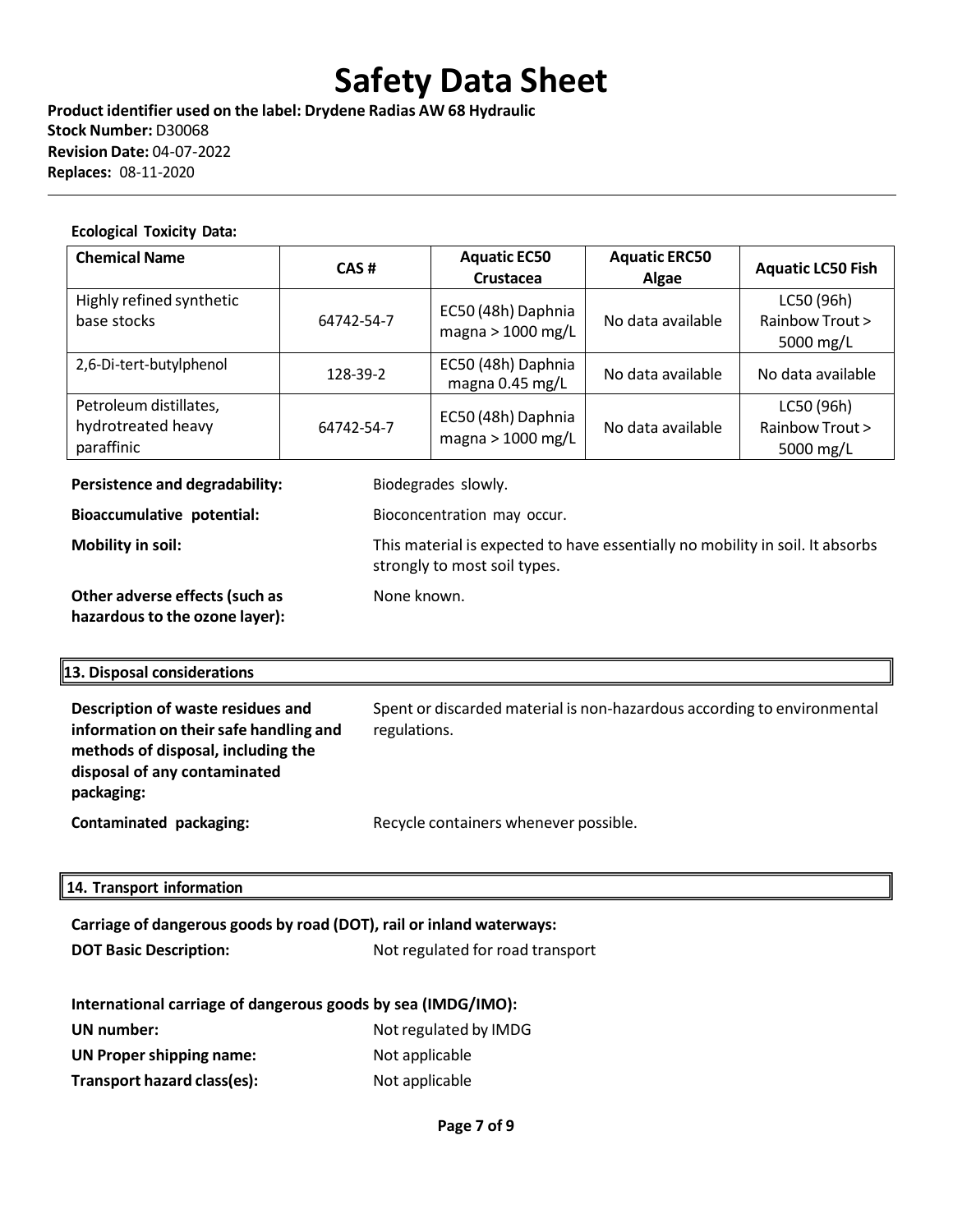**Product identifier used on the label: Drydene Radias AW 68 Hydraulic Stock Number:** D30068 **Revision Date:** 04-07-2022 **Replaces:** 08-11-2020

| Packing group, if applicable:                                                                                                                                                 | Not applicable        |
|-------------------------------------------------------------------------------------------------------------------------------------------------------------------------------|-----------------------|
| International carriage of dangerous goods by air (IATA):                                                                                                                      |                       |
| UN number:                                                                                                                                                                    | Not regulated by IATA |
| <b>UN Proper shipping name:</b>                                                                                                                                               | Not applicable        |
| Transport hazard class(es):                                                                                                                                                   | Not applicable        |
| Packing group, if applicable:                                                                                                                                                 | Not applicable        |
|                                                                                                                                                                               |                       |
| Environmental hazards (e.g., Marine<br>pollutant (Yes/No)):                                                                                                                   | None.                 |
| <b>Transport in bulk (according to Annex II</b><br>of MARPOL 73/78 and the IBC Code):                                                                                         | No data available     |
| Special precautions which a user needs<br>to be aware of or needs to comply with<br>in connection with transport or<br>conveyance either within or outside<br>their premises: | No data available     |

# **15. Regulatory information**

#### **Safety, health and environmental regulationsspecific for the product in question:**

**TSCA Status:** All components of this material are on the Active US TSCA Inventory or are exempt.

#### **Regulated Components:**

| <b>Chemical Name</b>                    | CAS#       | <b>CERCLA</b> | Sara EHS | <b>Sara 313</b> | U.S. HAP |
|-----------------------------------------|------------|---------------|----------|-----------------|----------|
| Petroleum distillates,                  |            |               |          |                 |          |
| hydrotreated heavy                      | 64742-54-7 | Ν             | N        | N               | Ν        |
| paraffinic                              |            |               |          |                 |          |
| 2,6-Di-tert-                            |            | N             | Ν        | N               | Ν        |
| butylphenol                             | 128-39-2   |               |          |                 |          |
| Highly refined<br>synthetic base stocks | 64742-54-7 | N             | N        | N               | Ν        |

| <b>Chemical Name</b>                         | CAS #      | <b>California Prop</b><br>65 - Cancer | <b>California Prop</b><br>65 - Dev. Toxicity | <b>California Prop</b><br>65 - Reprod fem | <b>California Prop</b><br>65 - Reprod male |
|----------------------------------------------|------------|---------------------------------------|----------------------------------------------|-------------------------------------------|--------------------------------------------|
| Petroleum distillates,<br>hydrotreated heavy | 64742-54-7 | N                                     | Ν                                            | Ν                                         | Ν                                          |